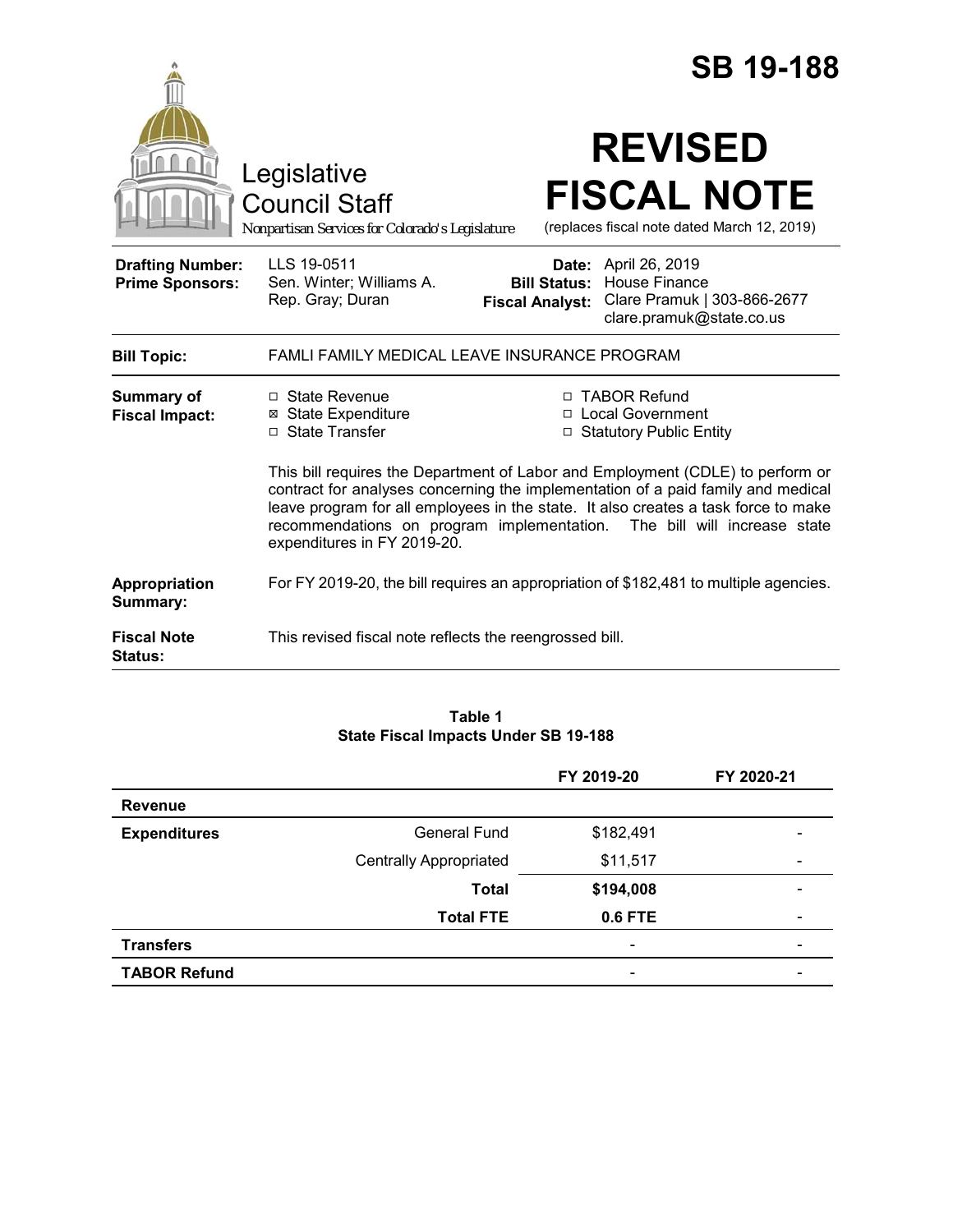April 26, 2019

### **Summary of Legislation**

This bill requires the Department of Labor and Employment (CDLE) to perform or contract for analyses concerning the implementation of a paid family and medical leave program for all employees in the state. It also creates a task force to make recommendations on program implementation. All analyses are required to presume a paid family and medical leave program that is established by July 1, 2020; begins education and outreach on January 1, 2022; establishes a funding stream on January 1, 2023; and starts paying benefits on January 1, 2024.

**Task force.** The bill creates a 15-member Family and Medical Leave Implementation Task Force. Membership and appointing authorities are delineated in the bill. Task force members serve without compensation, but are entitled to receive reimbursement for expenses.

**Third-party administrator feasibility.** The CDLE is required to analyze the feasibility of contracting with a third party to administer parts of a paid family and medical leave program. This analysis will include issuing a request for information (RFI) from third parties that may be willing to administer the program and considering public comments.

**Program development analysis.** The CDLE will contract with at least three local and national experts in the field of paid family and medical leave selected by the task force to develop recommendations on parameters to ensure that a program is equitable, affordable, accessible, and adequate. The bill outlines the elements that the analyses must consider.

**Actuarial study.** The CDLE will contract for an actuarial study of the initial recommendation made by the task force for a paid family and medical leave program.

**Timeline.** The bill requires that specific actions happen by the following dates:

- **July 1, 2019**  the task force must be appointed.
- **October 1, 2019**  the CDLE will provide the results of the third-party feasibility analysis, the expert recommendations, and a report from CDPHE detailing the health benefits related to paid family and medical leave to the task force. The task force will accept public comments regarding the administration and establishment of a paid family and medical leave program.
- **November 1, 2019**  the task force will make an initial recommendation on a family and medical leave program and provide the recommendation to the actuary contracted by the CDLE.
- **December 1, 2019**  the CDLE will provide the results of the actuarial analysis to the task force for consideration.
- **January 8, 2020** the task force will report its final recommendation on a paid family and medical leave program to the General Assembly and the Governor.

# **Background and Data**

**Federal Family and Medical Leave Act.** The federal FMLA entitles eligible employees of covered employers to take up to 12 weeks per year of unpaid, job-protected leave for specified family and medical reasons, with continuation of group health insurance coverage under the same terms and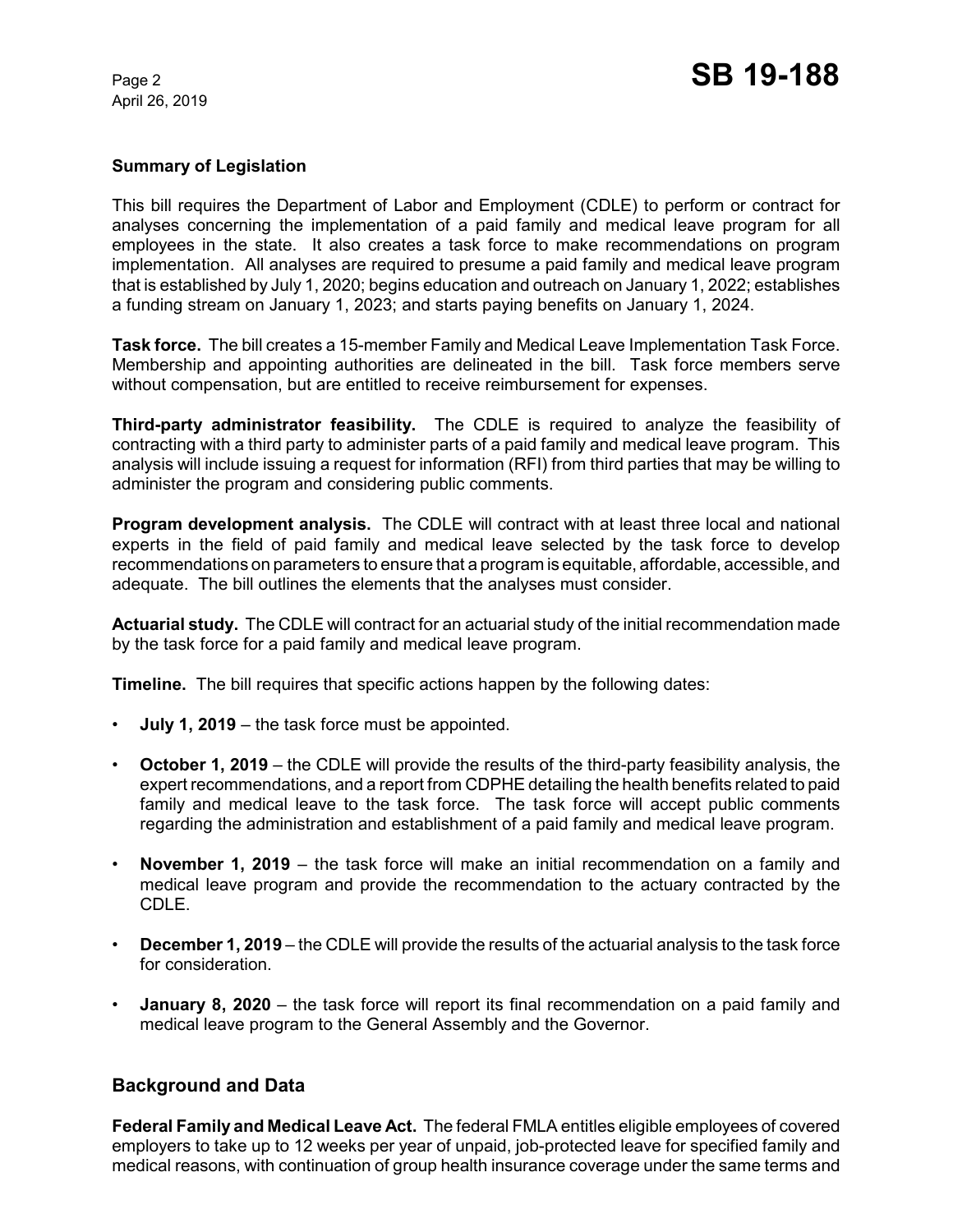April 25, 2019

conditions as if the employee had not taken leave. Employees may use sick time, vacation time, or other accrued leave time along with FMLA leave in order to continue being paid. All public employers are subject to FMLA requirements. Private employers must have at least 50 employees within 75 miles of a worksite to be subject to FMLA requirements.

**Paid family leave in other states.** California, Massachusetts, New Jersey, New York, Rhode Island, and Washington currently have paid family leave programs: California's began in 2002; Massachusetts' in 2018; New Jersey's in 2008; Rhode Island's in 2013; New York's in 2016; and Washington's in 2017. Some family leave programs operate in conjunction with the state's temporary disability insurance program. Premiums are paid by employees only in some states, and by both employees and employers in other states.

## **State Expenditures**

The bill will increase General Fund expenditures by \$194,008 and 0.6 FTE. This includes \$173,913 and 0.5 FTE for the CDLE and \$20,095 and 0.1 FTE for the CDPHE. These costs are shown in Table 2 and described below.

| <b>Cost Components</b>                             | FY 2019-20     | FY 2020-21 |  |  |
|----------------------------------------------------|----------------|------------|--|--|
| <b>Department of Labor and Employment</b>          |                |            |  |  |
| <b>Personal Services</b>                           | \$43,809       |            |  |  |
| <b>Operating Expenses and Capital Outlay Costs</b> | \$5,178        |            |  |  |
| Family and Medical Leave Consultants               | \$60,000       |            |  |  |
| <b>Actuarial Contract Services</b>                 | \$50,000       |            |  |  |
| <b>Task Force Expenses</b>                         | \$6,500        |            |  |  |
| Centrally Appropriated Costs*                      | \$8,426        |            |  |  |
| FTE - Personal Services                            | 0.5 FTE        |            |  |  |
| <b>CDLE (Subtotal)</b>                             | \$173,913      |            |  |  |
| Department of Public Health and Environment        |                |            |  |  |
| <b>Personal Services</b>                           | \$7,004        |            |  |  |
| Data Collection                                    | \$5,000        |            |  |  |
| Publication                                        | \$5,000        |            |  |  |
| Centrally Appropriated Costs*                      | \$3,091        |            |  |  |
| FTE - Personal Services                            | 0.1 FTE        |            |  |  |
| <b>CDPHE (Subtotal)</b>                            | \$20,095       |            |  |  |
| <b>Total</b>                                       | \$194,008      |            |  |  |
| <b>Total FTE</b>                                   | <b>0.6 FTE</b> |            |  |  |

#### **Table 2 Expenditures Under SB 19-188**

 *\* Centrally appropriated costs are not included in the bill's appropriation.*